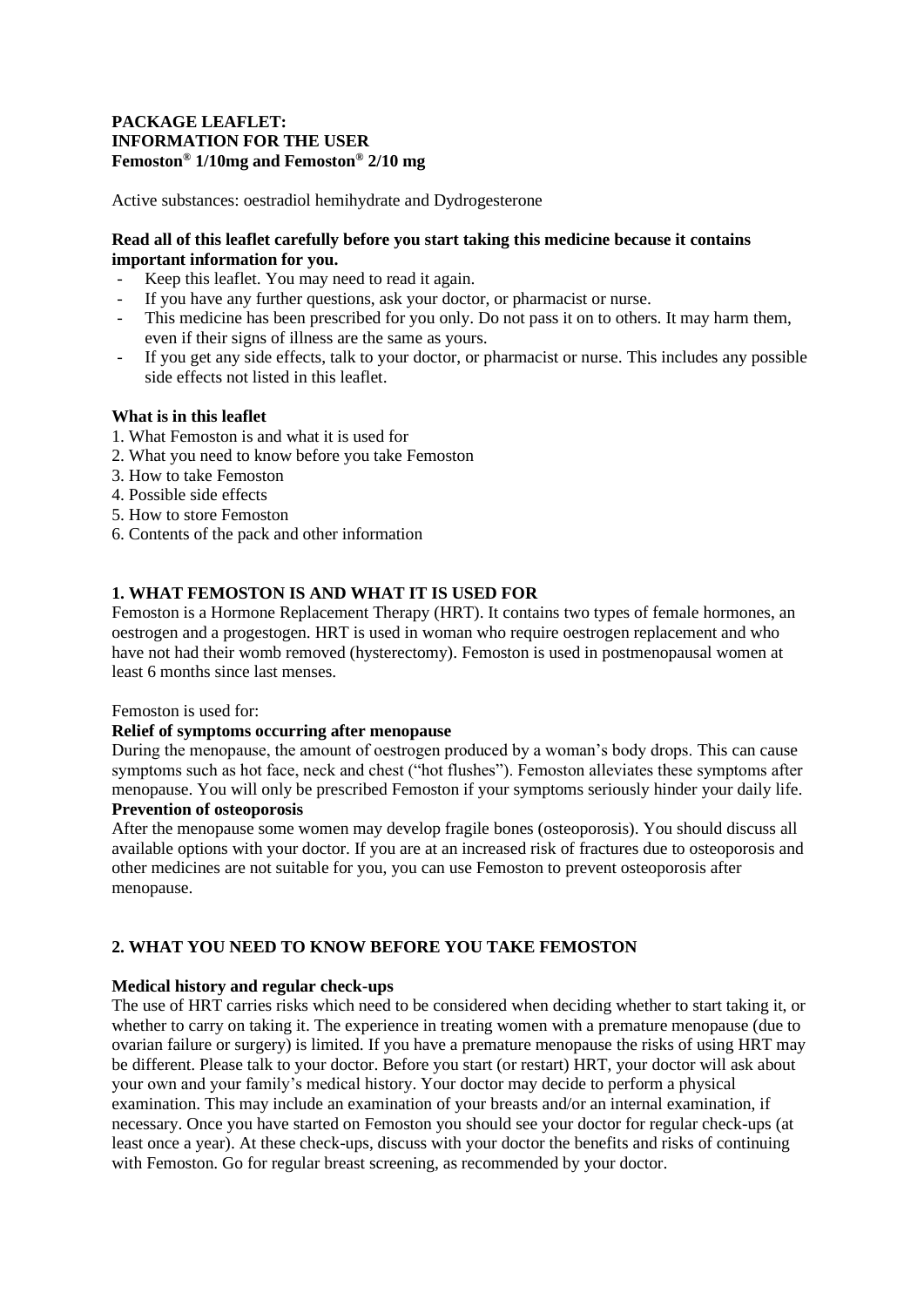## **Do not take Femoston**

If any of the following applies to you. If you are not sure about any of the points below, **talk to your doctor** before taking Femoston,

Do not take Femoston

- If you have or have ever had **breast cancer**, or if you are suspected of having it
- If you have **cancer which is sensitive to oestrogens**, such as cancer of the womb lining (endometrium), or if you are suspected of having it
- If you have a tumor which is sensitive to progestogen, such as a tumor of the brain (meningioma)
- If you have any **unexplained vaginal bleeding**
- If you have **excessive thickening of the womb lining** (endometrial hyperplasia) that is not being treated
- If you have or have ever had a **blood clot in a vein** (thrombosis), such as in the legs (deep venous thrombosis) or the lungs (pulmonary embolism)
- If you have a **blood clotting disorder** (such as protein C, protein S, or antithrombin deficiency)
- If you have or recently have had a disease caused by blood clots in the arteries, such as a **heart attack, stroke or angina**
- If you have or have ever had a **liver disease** and your liver function tests have not returned to normal
- If you have a rare blood problem called "porphyria" which is passed down in families (inherited)
- If you are **allergic** (hypersensitive) to **oestradiol/ dydrogesterone** or any of the other ingredients of Femoston (listed in section 6 Further information)

If any of the above conditions appear for the first time while taking Femoston, stop taking it at once and consult your doctor immediately.

## **When to take special care with Femoston**

Tell your doctor if you have ever had any of the following problems, before you start the treatment, as these may return or become worse during treatment with Femoston. If so, you should see your doctor more often for check-ups:

- fibroids inside your womb
- growth of womb lining outside your womb (endometriosis) or a history of excessive growth of the womb lining (endometrial hyperplasia)
- increased risk of developing blood clots (see "Blood clots in a vein (thrombosis)")
- increased risk of getting an oestrogen-sensitive cancer (such as having a mother, sister or grandmother who has had breast cancer)
- high blood pressure
- a liver disorder, such as a benign liver tumour
- diabetes
- gallstones
- migraine or severe headaches
- a disease of the immune system that affects many organs of the body (systemic lupus erythematosus, SLE)
- epilepsy
- asthma
- a disease affecting the eardrum and hearing (otosclerosis)
- a very high level of fat in your blood (triglycerides)
- fluid retention due to cardiac or kidney problems

## **Stop taking Femoston and see a doctor immediately**

If you notice any of the following when taking HRT:

- any of the conditions mentioned in the 'Do not take Femoston' section
- yellowing of your skin or the whites of your eyes (jaundice). These may be signs of a liver disease
- a large rise in your blood pressure (symptoms may be headache, tiredness, dizziness)
- migraine-like headaches which happen for the first time
- if you become pregnant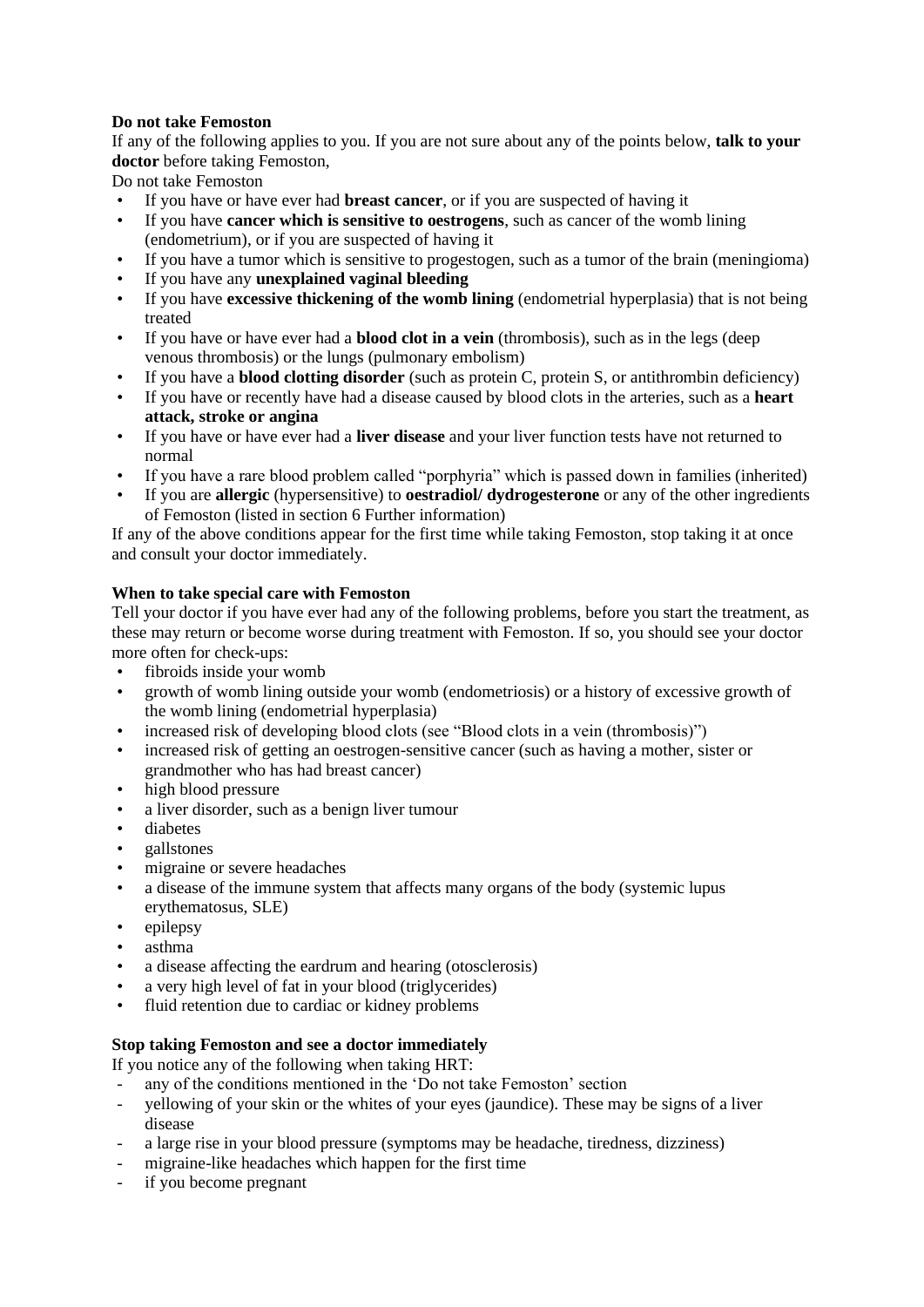- if you notice signs of a blood clot, such as
- painful swelling and redness of the legs
- sudden chest pain
- difficulty in breathing

For more information, see 'Blood clots in a vein (thrombosis)'

Note: Femoston is not a contraceptive. If it is less than 12 months since your last menstrual period or you are under 50 years old, you may still need to use additional contraception to prevent pregnancy. Speak to your doctor for advice.

## **HRT and cancer**

## **Excessive thickening of the lining of the womb (endometrial hyperplasia) and cancer of the lining of the womb (endometrial cancer)**

Taking oestrogen-only HRT will increase the risk of excessive thickening of the lining of the womb (endometrial hyperplasia) and cancer of the womb lining (endometrial cancer). The progestogen in Femoston protects you from this extra risk.

**Irregular bleeding**

You may have irregular bleeding or drops of blood (spotting) during the first 3-6 months of taking Femoston. However, if the irregular bleeding:

- carries on for more than the first 6 months
- starts after you have been taking Femoston for more than 6 months
- carries on after you have stopped taking Femoston

**see your doctor as soon as possible.**

## **Unexpected bleeding**

You will have a bleed once a month (so-called withdrawal bleed) while taking Femoston. But, if you have unexpected bleeding or drops of blood (spotting) besides your monthly bleeding, which:

- carries on for more than the first 6 months
- starts after you have been taking Femoston more than 6 months
- carries on after you have stopped taking Femoston

## **see your doctor as soon as possible**

## **Breast cancer**

Evidence shows that taking combined oestrogen-progestogen or oestrogen-only hormone replacement therapy (HRT) increases the risk of breast cancer. The extra risk depends on how long you use HRT. The additional risk becomes clear within 3 years of use. After stopping HRT the extra risk will decrease with time, but the risk may persist for 10 years or more if you have used HRT for more than 5 years.

*Compare*

Women aged 50 to 54 who are not taking HRT, on average, 13 to 17 in 1000 will be diagnosed with breast cancer over a 5-year period.

For women aged 50 who start taking oestrogen-only HRT for 5 years, there will be 16-17 cases in 1000 users (i.e. an extra 0 to 3 cases).

For women aged 50 who start taking oestrogen-progestogen HRT for 5 years, there will be 21 cases in 1000 users (i.e. an extra 4 to 8 cases).

Women aged 50 to 59 who are not taking HRT, on average, 27 in 1000 will be diagnosed with breast cancer over a 10-year period.

For women aged 50 who start taking oestrogen-only HRT for 10 years, there will be 34 cases in 1000 users (i.e. an extra 7 cases)

For women aged 50 who start taking oestrogen-progestogen HRT for 10 years, there will be 48 cases in 1000 users (i.e. an extra 21 cases).

- **Regularly check your breasts. See your doctor if you notice any changes such as:**
	- dimpling of the skin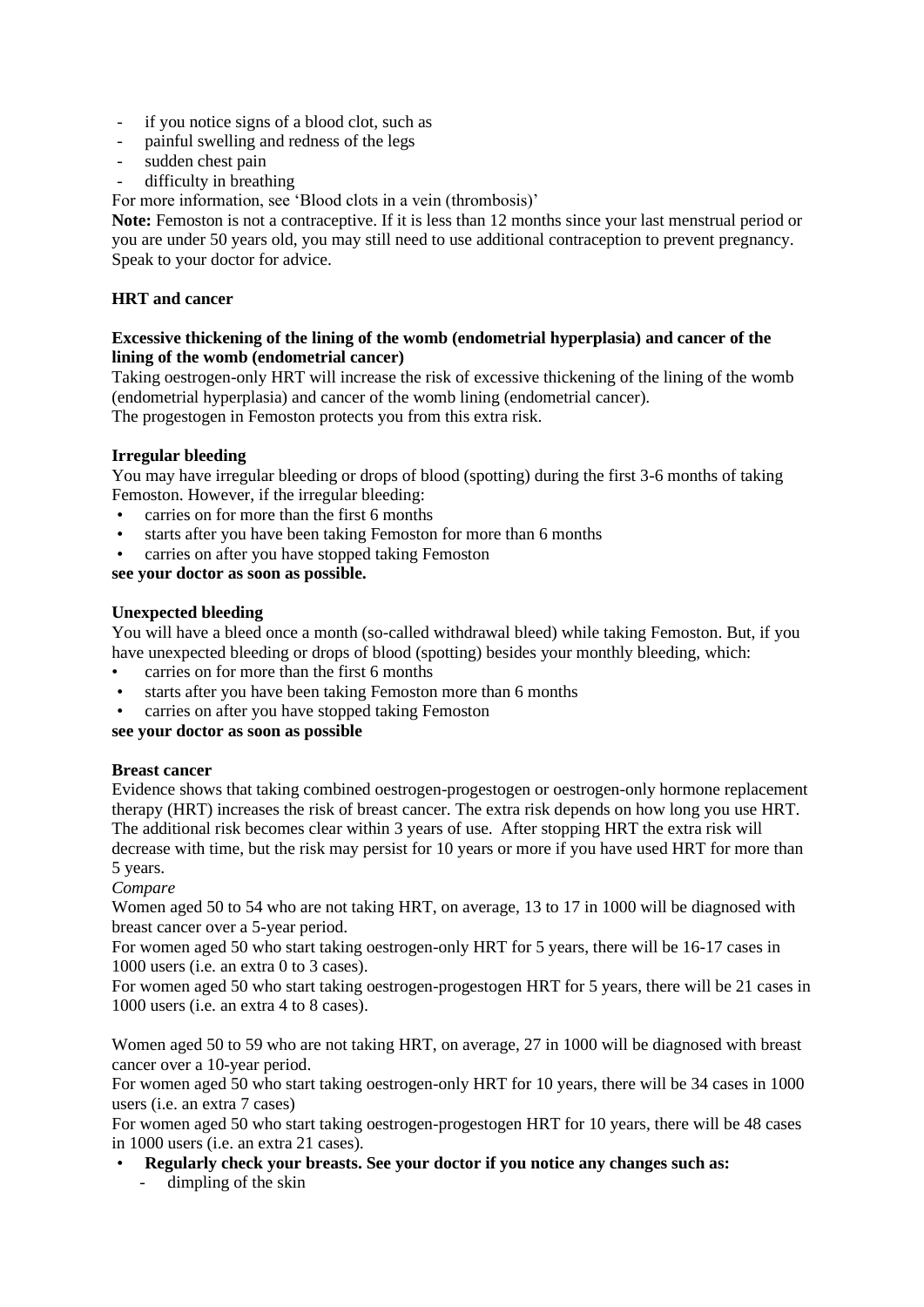- changes in the nipple
- any lumps you can see or feel

## **Ovarian cancer**

Ovarian cancer is rare much rarer than breast cancer. The use of oestrogen-only or combined oestrogen-progestogen HRT has been associated with a slightly increased risk of ovarian cancer. The risk of ovarian cancer varies with age. For example, in women aged 50 to 54 who are not taking HRT, about 2 women in 2000 will be diagnosed with ovarian cancer over a 5-year period. For women who have been taking HRT for 5 years, there will be about 3 cases per 2000 users (i.e. about 1 extra case).

## **Effect of HRT on heart and circulation Blood clots in a vein (thrombosis)**

The risk of **blood clots in the veins** is about 1.3 to 3-times higher in HRT users than in non-users, especially during the first year of taking it. Blood clots can be serious, and if one travels to the lungs, it can cause chest pain, breathlessness, fainting or even death. You are more likely to get a blood clot in your veins as you get older and if any of the following applies to you. Inform your doctor if any of these situations applies to you:

- you are unable to walk for a long time because of major surgery, injury or illness (see also section 3, If you need to have surgery)
- you are seriously overweight (BMI >30 kg/m2)
- you have any blood clotting problem that needs long-term treatment with a medicine used to prevent blood clots
- if any of your close relatives has ever had a blood clot in the leg, lung or any other organ
- you have systemic lupus erythematosus (SLE)
- vou have cancer.

For signs of a blood clot, see "Stop taking Femoston and see a doctor immediately".

#### *Compare*

Looking at women in their 50s who are not taking HRT, on average, over a 5-year period, 4 to 7 in 1000 would be expected to get a blood clot in a vein. For women in their 50s who have been taking oestrogen-progestogen HRT for over 5 years, there will be 9 to 12 cases in 1000 users (i.e. an extra 5 cases).

## **Heart disease (heart attack)**

There is no evidence that HRT will prevent a heart attack. Women over the age of 60 years who use oestrogen-progestogen HRT are slightly more likely to develop heart disease than those not taking any HRT.

## **Stroke**

The risk of having a stroke is about 1.5 times higher in HRT users than in non-users. The number of extra cases of stroke due to use of HRT will increase with age.

## *Compare*

Looking at women in their 50s who are not taking HRT, on average, 8 in 1000 would be expected to have a stroke over a 5-year period. For women in their 50s who are taking HRT, there will be 11 cases in 1000 users, over 5 years (i.e. an extra 3 cases).

## **Other conditions**

• HRT will not prevent memory loss. There is some evidence of a higher risk of memory loss in women who start using HRT after the age of 65. Speak to your doctor for advice.

## **Using other medicines**

Some medicines may interfere with the effect of Femoston. This might lead to irregular bleeding. This applies to the following medicines:

- Medicines for **epilepsy** (such as phenobarbital, phenytoin and carbamazepine)
- Medicines for **tuberculosis** (such as rifampicin and rifabutin)
- Medicines for **HIV infection** (such as nevirapine, efavirenz, ritonavir and nelfinavir)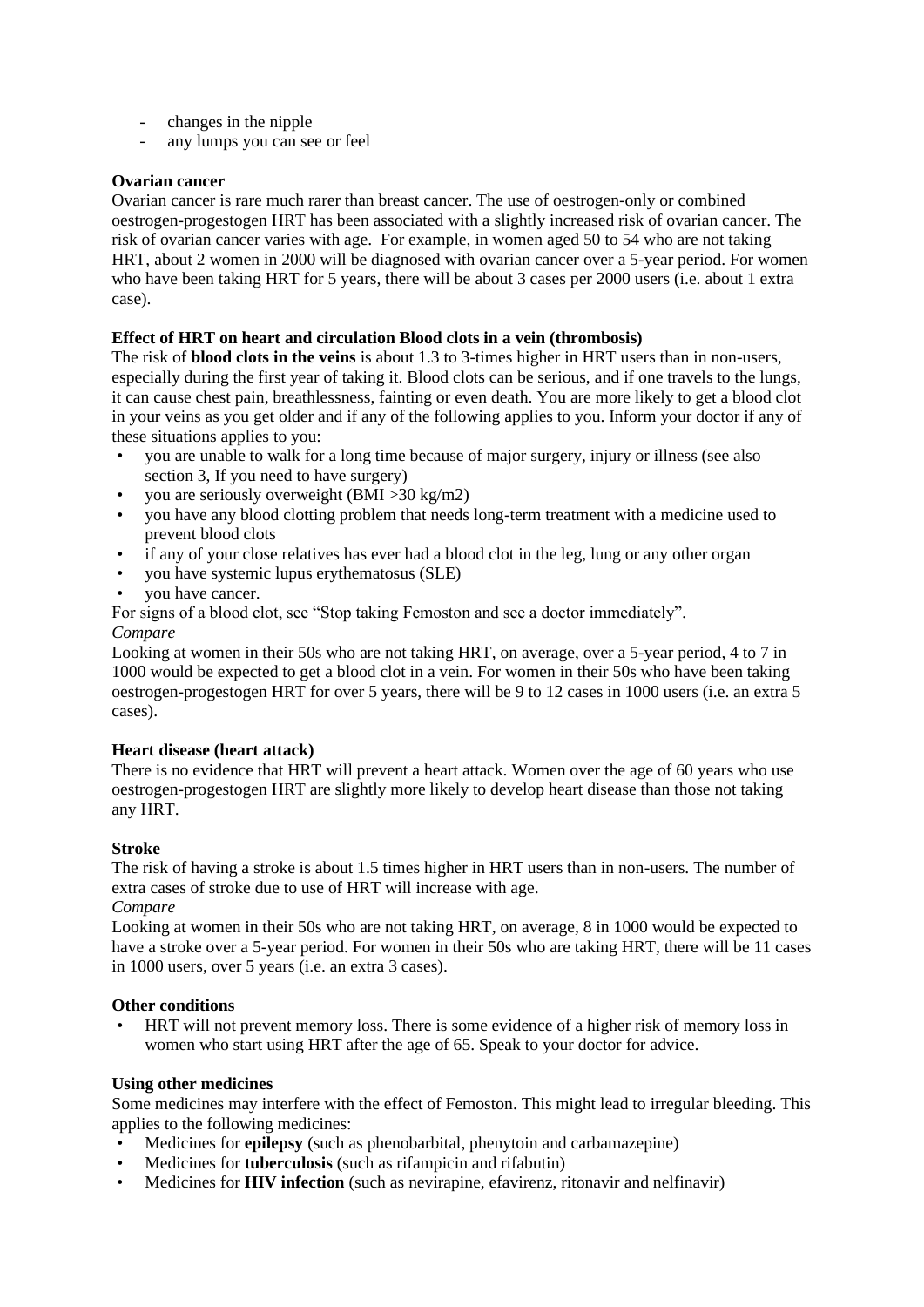• Herbal remedies containing **St John's Wort** 

Problems due to high levels of the following medicines may occur when you take Femoston so careful drug monitoring and dose decrease may become necessary:

- tacrolimus and cyclosporin used, for example, for organ transplants
- $f$ entanyl a painkiller
- theophylline used for asthma and other breathing problems

Please tell your doctor or pharmacist if you are taking or have recently taken any other medicines including medicines obtained without a prescription, herbal medicines or other natural products.

#### **Laboratory tests**

If you need a blood test, tell your doctor or the laboratory staff that you are taking Femoston, because this medicine can affect the results of some tests.

#### **Pregnancy and breast-feeding**

Femoston is for use in postmenopausal women only. If you become pregnant, stop taking Femoston and contact your doctor.

#### **Femoston tablets contain** *lactose*

If you have been told by your doctor that you have an intolerance to some sugars, contact your doctor before taking this medicinal product.

### **3. HOW TO TAKE FEMOSTON**

**Always take Femoston exactly as your doctor has told you. You should check with your doctor or pharmacist if you are not sure.**

#### How to take Femoston

**Take one tablet every day, without a break between packs. Swallow the tablet with water, with or without food. Your doctor will aim to give you the lowest dose for the shortest time to treat your symptoms. Speak to your doctor if you think this dose is too strong or not strong enough. The usual starting dose is:**

During day 1 to 14 of the cycle, 1 tablet daily containing 1 or 2 mg oestradiol.

During day 15 to 28 of the cycle, 1 tablet daily containing 1 or 2 mg oestradiol and 10 mg dydrogesterone.

Immediately after the 28-day cycle you should begin the next treatment.

The days of the week are printed on the back of the blister strips. The tablets from the part marked with arrow 1 should be taken first, then the tablets from the part marked with arrow 2 should be taken. If you are not having periods and are not taking any other Hormone Replacement Therapy (HRT) preparations, or you are switching from a combined continuous HRT product, you can start taking Femoston on any convenient day.

If you are currently using a 'cyclic' or 'sequential' HRT preparation (which involves taking an oestrogen tablet or patch for part of the month, followed by both oestrogen and progestogen tablet or patch for up to 14 days) start taking Femoston the day after you finish the pack i.e. at the end of the progestogen phase. The doctor may increase the dose later, if necessary. The different tablet strengths are colour-coded for your convenience. If you are taking Femoston to treat symptoms of the menopause (change of life), your treatment should begin with the dosage Femoston 1/10. Your doctor will then increase this dose according to your symptoms. If you are taking Femoston to prevent osteoporosis, your doctor will adjust the dose individually according to your bone mass.

## **If you take more Femoston than you should**

If you or somebody else takes too many Femoston tablets, they are unlikely to come to any harm. Nausea (feeling sick), vomiting, breast tenderness, dizziness, abdominal pain, drowsiness/fatigue, and withdrawal bleeding may occur. No treatment is necessary, but if you are worried contact your doctor for advice.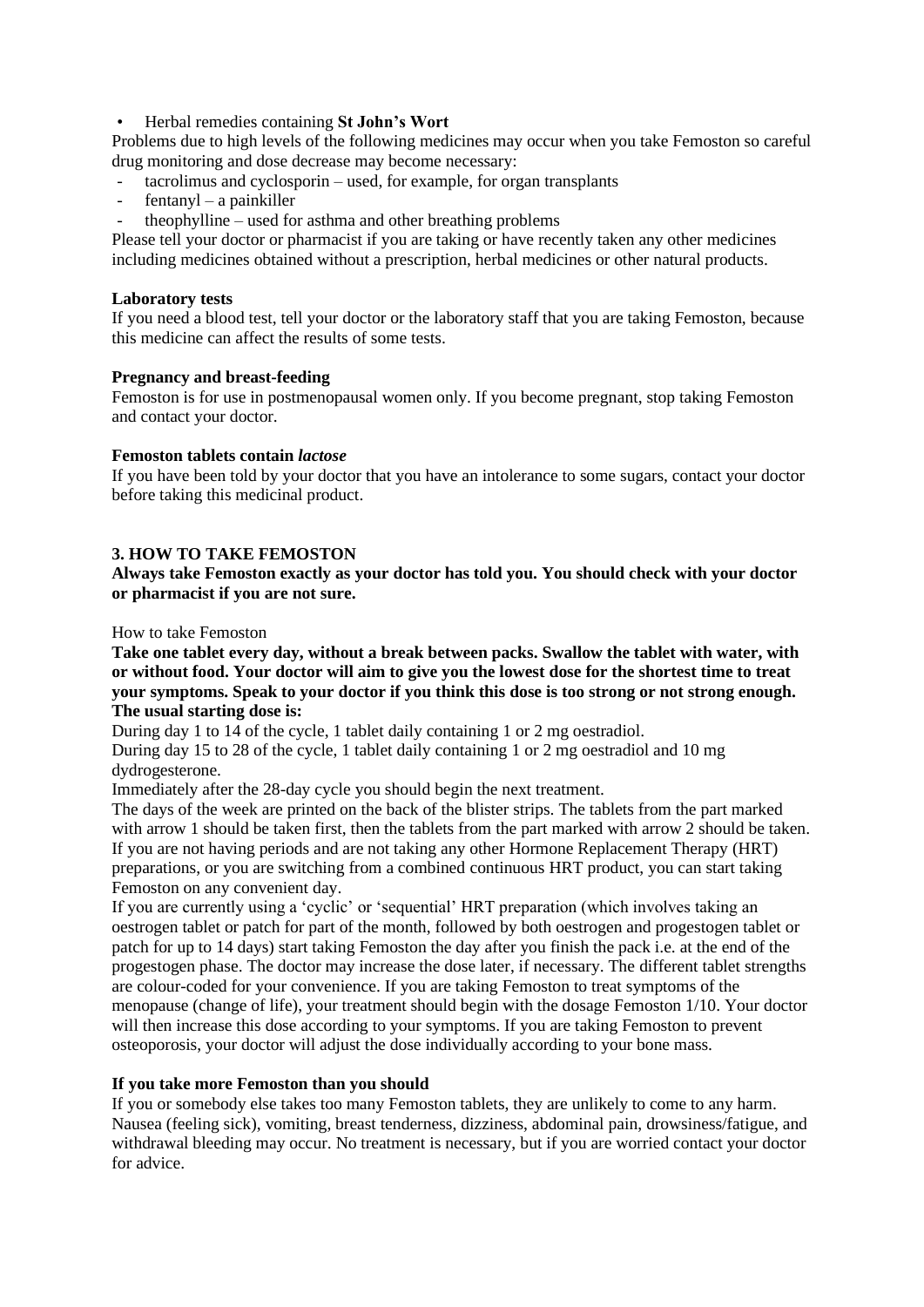## **If you forget to take Femoston**

Take the missed tablet as soon as you remember. If it is more than 12 hours since you took the last one, take the next dose without taking the forgotten tablet. Do not take a double dose. Bleeding or spotting may occur if you miss a dose.

## **If you stop taking Femoston**

Do not stop taking Femoston without first talking to your doctor. If you have any further questions on the use of this product, ask your doctor or pharmacist.

## **If you need to have surgery**

If you are going to have surgery, tell the surgeon that you are taking Femoston. You may need to stop taking Femoston about 4 to 6 weeks before the operation to reduce the risk of a blood clot (see section 2, Blood clots in a vein). Ask your doctor when you can start taking Femoston again.

## **4. POSSIBLE SIDE EFFECTS**

Like all medicines, Femoston can cause side effects, although not everybody gets them. The following diseases are reported more often in women using HRT compared to women not using HRT:

- breast cancer
- abnormal growth or cancer of the lining of the womb (endometrial hyperplasia or cancer)
- ovarian cancer
- blood clots in the veins of the legs or lungs (venous thromboembolism)
- heart disease
- stroke
- probable memory loss if HRT is started over the age of 65

For more information about these side effects, see Section 2.

## **The following serious side effects may occur during treatment with Femoston:**

- allergic reactions that may cause swelling of the skin around the face and neck. This may cause difficulty breathing
- heart attack
- tumours that may be affected by the levels of progestogens (e.g. meningioma)
- heavy, irregular or painful genital bleeding

If any of these side effects occur you should stop treatment immediately and contact your doctor. The following side effects may occur during treatment:

## **Very common (in more than 1 in 10 patients treated):**

- headache
- abdominal pain
- back pain
- breast pain or tenderness

## **Common (in less than 1 in 10, but more than 1 in 100 patients treated):**

- vaginal thrush (a vaginal infection due to a fungus called Candida albicans)
- depression
- nervousness
- migraine
- dizziness
- feeling sick
- vomiting
- wind (flatulence)
- allergic skin reactions (including rash or itching)
- unscheduled bleeding or spotting, heavy, irregular
- or painful periods
- pelvic pain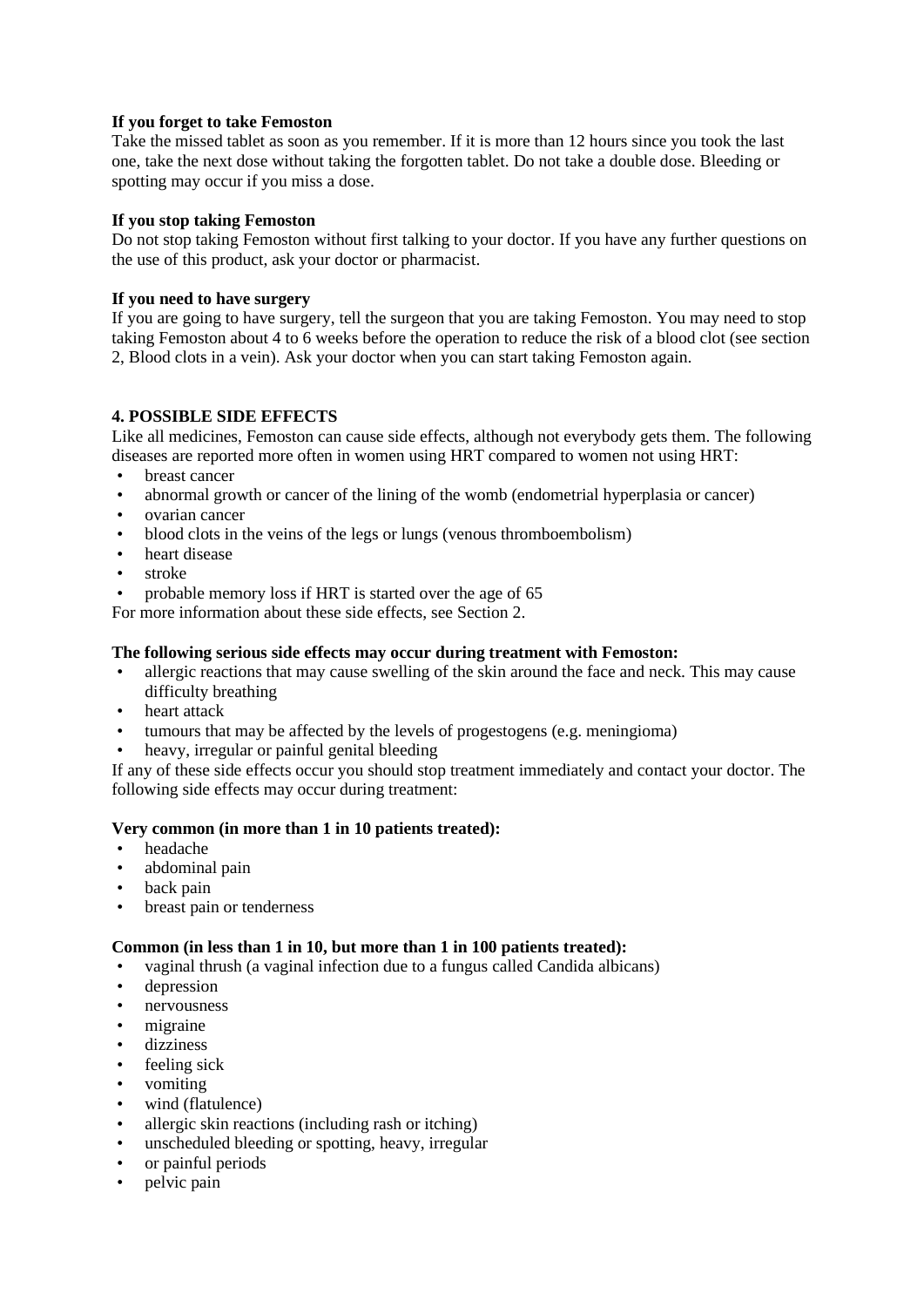- vaginal discharge
- generally feeling unwell, weak or tired
- swelling of the ankles, feet or fingers (peripheral oedema)
- increase in weight

## **Uncommon (in less than 1 in 100, but more than 1 in 1,000 patients treated):**

- symptoms of cystitis
- fibroids get bigger (growths in the womb increase)
- change in sex drive
- high blood pressure
- peripheral vascular disease
- varicose veins
- blood clots in the veins of the legs or lungs (venous thromboembolism)
- indigestion
- liver disorders, which may include jaundice (yellowing of the skin), asthenia (feeling weak) and general malaise and abdominal pain
- gall bladder disorder
- swelling of the breasts
- pre-menstrual tension (PMT)
- decrease in weight

## **Rare (in less than 1 in 1,000, but more than 1 in 10,000 patients treated):**

- heart attack
- swelling of the skin around the face and neck. This may cause difficulty breathing
- red or brown patches on the skin

If unscheduled bleeding occurs after some time on HRT, you should contact your doctor. If unscheduled bleeding continues after stopping HRT, it may be necessary to perform tests to exclude disease of the endometrium (the lining of the uterus). Changes can occur in the levels of certain proteins and hormones in the blood. The action of the hormones in the body is not affected. You should tell your doctor that you are taking HRT if you are to have a blood test.

The following side effects have been reported with HRTs (including Femoston):

- benign or malignant tumours which may be affected by the levels of oestrogens, such as cancer of the womb lining, ovarian cancer
- increased size of tumours that may be affected by the levels of progestogens (such as meningioma)
- reduction in red blood cells which can make the skin pale and cause weakness or breathlessness (anaemia)
- a disease where the immune system abnormally attacks many organs of the body (systemic lupus erythematosus)
- high levels of certain blood fats (hypertriglyceridemia)
- loss of mental abilities such as thinking, remembering and reasoning (dementia)
- chorea (muscle twitches)
- worsening of fits (epilepsy)
- change in the surface of the eye
- intolerance to contact lenses
- blood clots in the arteries (arterial thromboembolism)
- inflammation of the pancreas (pancreatitis) in women with pre-existing high levels of certain blood fats (hypertriglyceridemia)
- various skin disorders: discoloration of the skin especially of the face or neck known as "pregnancy patches" (chloasma), painful reddish skin nodules (erythema nodosum), rash with target-shaped reddening or sores (erythema multiforme)
- Leg cramps
- urinary incontinence
- painful/lumpy breasts (fibrocystic breast changes), uterine cervical erosion
- worsening of porphyria (a rare blood pigment disorder)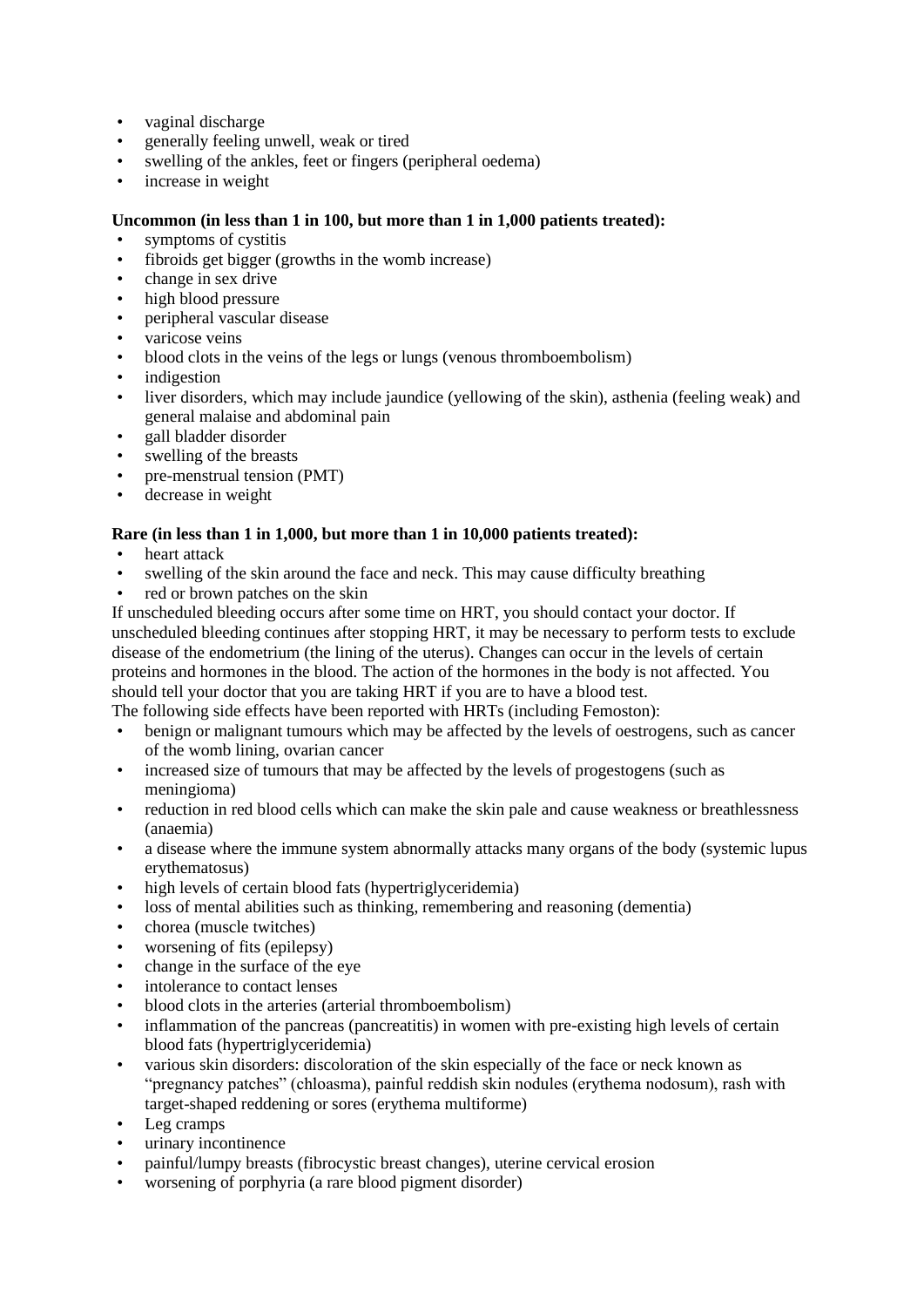• increased total thyroid hormones

If any of the side effects gets serious, or if you notice any side effects not listed in this leaflet, please tell your doctor or pharmacist.

## **Reporting of side effects**

If you get any side effects, talk to your doctor, pharmacist or nurse. This includes any possible side effects not listed in this leaflet. You can also report side effects directly via the national reporting systems listed below.The Yellow Card Scheme at: [www.mhra.gov.uk/yellowcard](http://www.mhra.gov.uk/yellowcard) or search for MHRA Yellow Card in the Google Play or Apple App Store.

By reporting side effects you can help provide more information on the safety of this medicine.

## **5. HOW TO STORE FEMOSTON**

Keep out of the reach and sight of children.

This medicinal product does not require any special storage conditions. Do not take Femoston after the "use before" date, which is stated on the pack. The "use before" date refers to the last day of that month.

Medicines should not be disposed of via wastewater or household waste. Ask your pharmacist how to dispose of medicines no longer required. These measures will help to protect the environment.

## **6. CONTENTS OF THE PACK AND OTHER INFORMATION**

What Femoston contains

- The active substances are:
- oestradiol
- dydrogesterone

## **Femoston 1/10**

Contains 14 white tablets with 1 mg oestradiol per tablet for the first 14 days of the cycle and 14 grey tablets with 1 mg oestradiol and 10 mg dydrogesterone for the second 14 days of the cycle.

## **Femoston 2/10**

Contains 14 brick red tablets with 2 mg oestradiol per tablet for the first 14 days of the cycle and 14 yellow tablets with 2 mg oestradiol and 10 mg dydrogesterone for the second 14 days of the cycle.

- The other ingredients in the tablet core are: lactose, hypromellose, maize starch, colloidal anhydrous silica, magnesium stearate
- The other ingredients in the film coating for Femoston 1/10 oestradiol only are: hypromellose, macrogol 400, titanium dioxide (E171)
- The other ingredients in the film coating for Femoston 1/10 oestradiol/dydrogesterone are: Polyvinylalcohol, Macrogel 3350, talc, titanium dioxide (E171), black iron oxide (E172).
- The other ingredients in the film coating for Femoston 2/10 oestradiol only are: hypromellose, talc, macrogol 400, titanium dioxide (E171), black, red, and yellow iron oxides (E172).
- The other ingredients in the film coating for Femoston 2/10 oestradiol/dydrogesterone are: hypromellose, talc, macrogol 400, titanium dioxide (E171), yellow iron oxide (E172).

## **What Femoston looks like and contents of the pack**

## Film-coated tablets.

Femoston 1/10 Round white film-coated tablets and round grey film-coated tablets. The inscription on the tablets is '379' on one side. The tablets are packed in a PVC film with a covering aluminium foil. The blister packs contain 84 film-coated tablets.

Femoston 2/10 Round brick red film-coated tablets and round yellow film-coated tablets. The inscription on the tablets is '379' on one side. The tablets are packed in a PVC/PVdC or PVC film with a covering aluminium foil.

The blister packs contain 28 or 84 film-coated tablets.

Not all pack sizes may be marketed.

## **Marketing Authorisation Holder**